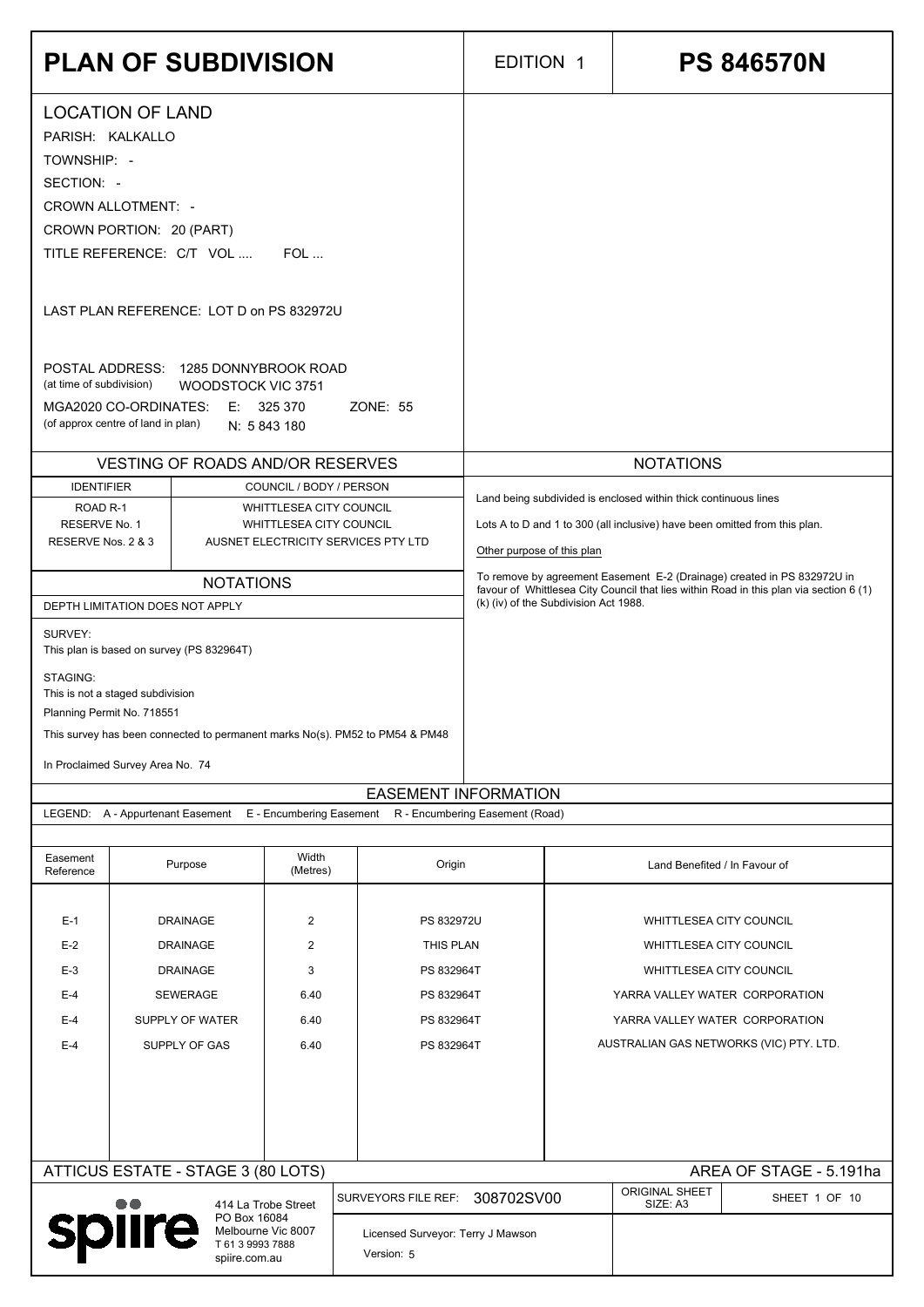

| SURVEYOR'S FILE REF: 308702SV00                                                                                 | <b>SCALE</b><br>160<br>120<br>80<br>40<br>ليسلسينا<br>1:4000<br>LENGTHS ARE IN METRES | <b>ORIGINAL SHEET</b><br>SHEET <sub>2</sub><br>SIZE: A3 |
|-----------------------------------------------------------------------------------------------------------------|---------------------------------------------------------------------------------------|---------------------------------------------------------|
| 414 La Trobe Street<br>PO Box 16084<br><b>Splire</b><br>Melbourne Vic 8007<br>T 61 3 9993 7888<br>spiire.com.au | Licensed Surveyor: Terry J Mawson<br>Version: 5                                       |                                                         |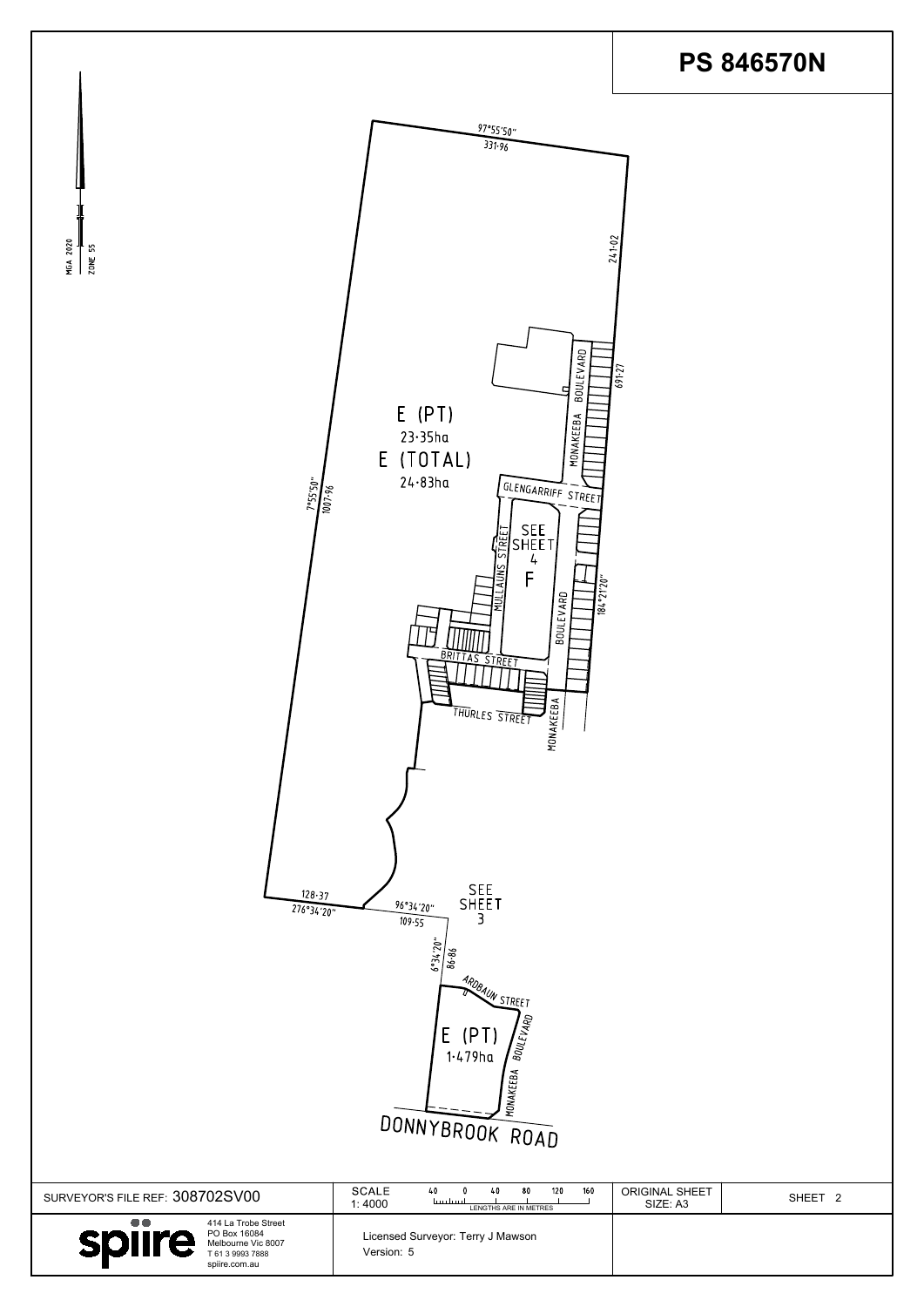|                                                                                                                              | $\frac{1}{2}$<br>1·479ha<br>$E - 4$<br>6.40<br>776934720<br>$\overline{81}$<br><b>DONNYBROOK</b> | $\begin{array}{c}\n 191°33'30'' \\ \hline\n 641.70 \\ \hline\n 141.76 \\ \hline\n 18239.90\n \end{array}$<br>$\infty$<br>$\Omega$<br>ட<br>ш<br>$\mathcal{S}$<br>∞<br>$35 - 41$<br>بما<br>$186^\circ$<br>◅<br>$6 - 1$<br>^ه.<br>- 73<br><b>ROAD</b> |         |
|------------------------------------------------------------------------------------------------------------------------------|--------------------------------------------------------------------------------------------------|----------------------------------------------------------------------------------------------------------------------------------------------------------------------------------------------------------------------------------------------------|---------|
| SURVEYOR'S FILE REF: 308702SV00                                                                                              | <b>SCALE</b><br>45<br>60<br>15<br>15<br>30<br>يسلسينا<br>1:1500<br>LENGTHS ARE IN METRES         | <b>ORIGINAL SHEET</b><br>SIZE: A3                                                                                                                                                                                                                  | SHEET 3 |
| $\bullet\bullet$<br>414 La Trobe Street<br>PO Box 16084<br>spiire<br>Melbourne Vic 8007<br>T 61 3 9993 7888<br>spiire.com.au | Licensed Surveyor: Terry J Mawson<br>Version: 5                                                  |                                                                                                                                                                                                                                                    |         |

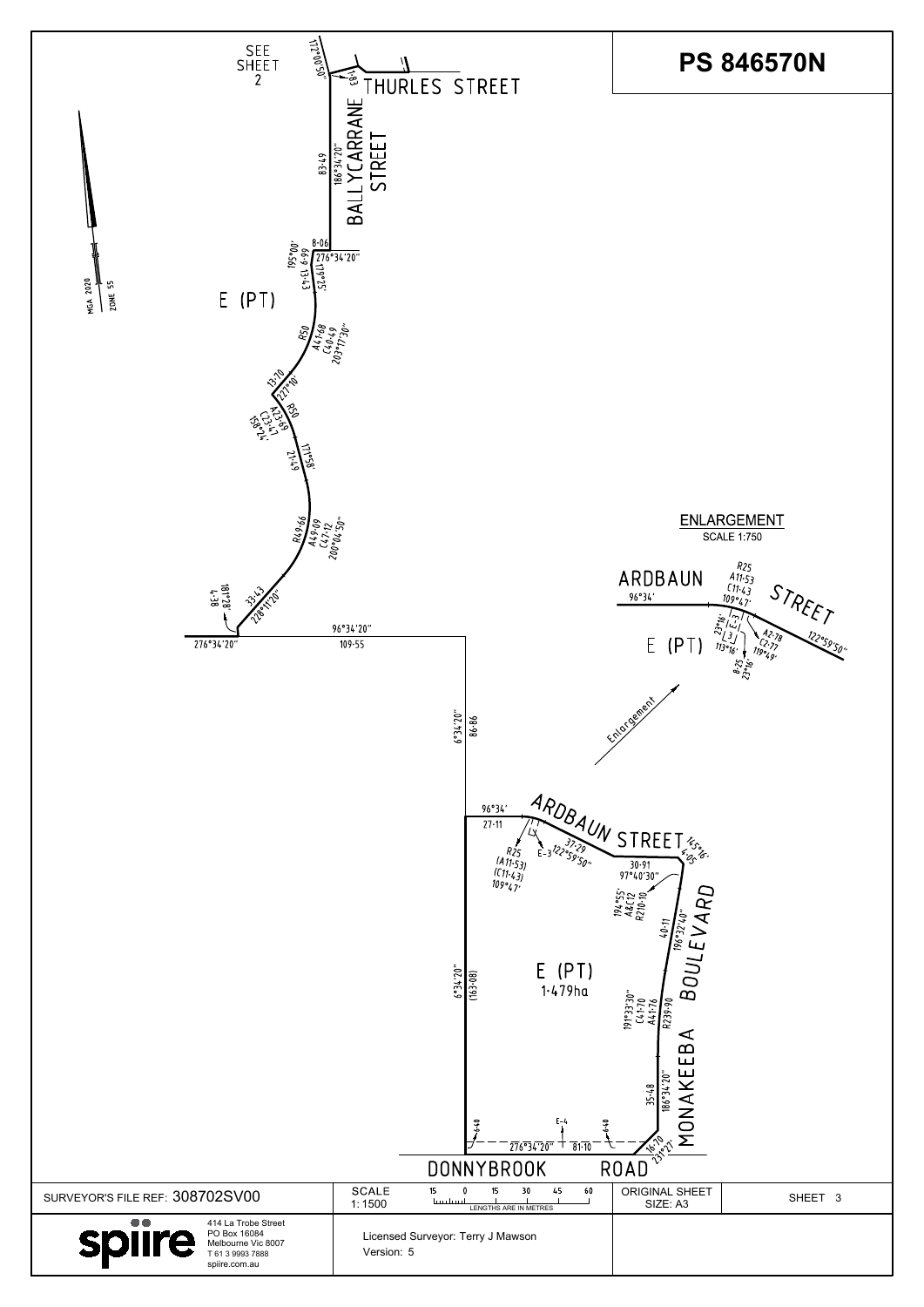| <b>URTUL</b><br>1<br>$\sqrt{374}$<br>$\sqrt{373}$<br>$\frac{1}{2}\left \frac{1}{2}\frac{1}{2}\right \frac{1}{2}\left \frac{1}{2}\frac{1}{2}\frac{1}{2}\frac{1}{2}\frac{1}{2}\frac{1}{2}\frac{1}{2}\frac{1}{2}\frac{1}{2}\frac{1}{2}\frac{1}{2}\frac{1}{2}\frac{1}{2}\frac{1}{2}\frac{1}{2}\frac{1}{2}\frac{1}{2}\frac{1}{2}\frac{1}{2}\frac{1}{2}\frac{1}{2}\frac{1}{2}\frac{1}{2}\frac{1}{2}\frac{1}{2}\frac{1}{2}\frac{1}{2}\frac{1}{2}\frac{1}{2}\frac{1}{2}\frac{1}{2}\frac{1$<br>372<br>027,76,99<br>BRITTAS SEE SHEET 5 STREET<br>7.11<br>96°34'<br>309<br>13 x 35<br>307<br>310<br>311<br>172°00'50"<br>$\sqrt{312}$<br>306<br>305<br>304<br>303<br>276°34'20"<br>$\frac{51.45}{5}$<br>302<br>$rac{25}{28.21}$<br>301<br>20.76 PHURLES STREET<br>$-0.7756699$<br>$14.50$<br>262°01'<br><b>SEE</b><br>374.35<br><b>SHEET</b><br>$\frac{1}{3}$ | MOMAR<br>3Z8<br>327<br>326<br>325<br>$\overline{313}$<br>314<br>324<br>$\frac{1}{2}$<br>316<br>317<br> କ୍<br>318<br>323<br>0<br>319<br>Ιœ<br>320<br>98.31<br>274°21'20"<br>371<br>(53)<br>28.02<br>377<br>$79.95$<br>$184.21'$<br>375<br>376<br>4°21<br>377<br>23026<br>$23.02$<br>276°34'20" |                                   |         |
|-----------------------------------------------------------------------------------------------------------------------------------------------------------------------------------------------------------------------------------------------------------------------------------------------------------------------------------------------------------------------------------------------------------------------------------------------------------------------------------------------------------------------------------------------------------------------------------------------------------------------------------------------------------------------------------------------------------------------------------------------------------------------------------------------------------------------------------------------------|-----------------------------------------------------------------------------------------------------------------------------------------------------------------------------------------------------------------------------------------------------------------------------------------------|-----------------------------------|---------|
| SURVEYOR'S FILE REF: 308702SV00                                                                                                                                                                                                                                                                                                                                                                                                                                                                                                                                                                                                                                                                                                                                                                                                                     | <b>SCALE</b><br>$15 -$<br>15<br>45<br>30<br>60<br>سيلبسنا<br>1:1500<br>LENGTHS ARE IN METRES                                                                                                                                                                                                  | <b>ORIGINAL SHEET</b><br>SIZE: A3 | SHEET 4 |
| $\bullet\bullet$<br>414 La Trobe Street<br>PO Box 16084<br>Melbourne Vic 8007<br>T 61 3 9993 7888<br>spiire.com.au                                                                                                                                                                                                                                                                                                                                                                                                                                                                                                                                                                                                                                                                                                                                  | Licensed Surveyor: Terry J Mawson<br>Version: 5                                                                                                                                                                                                                                               |                                   |         |

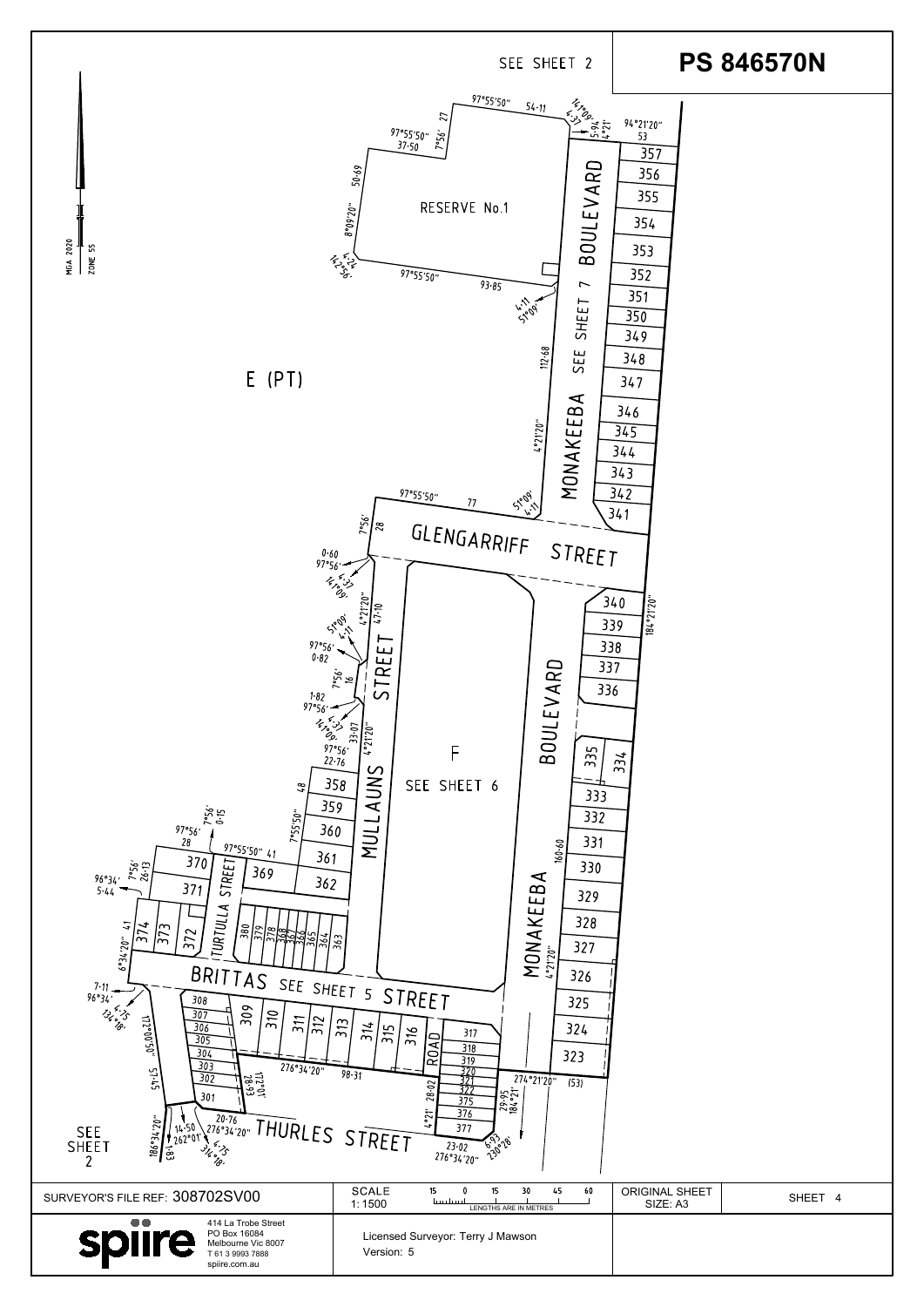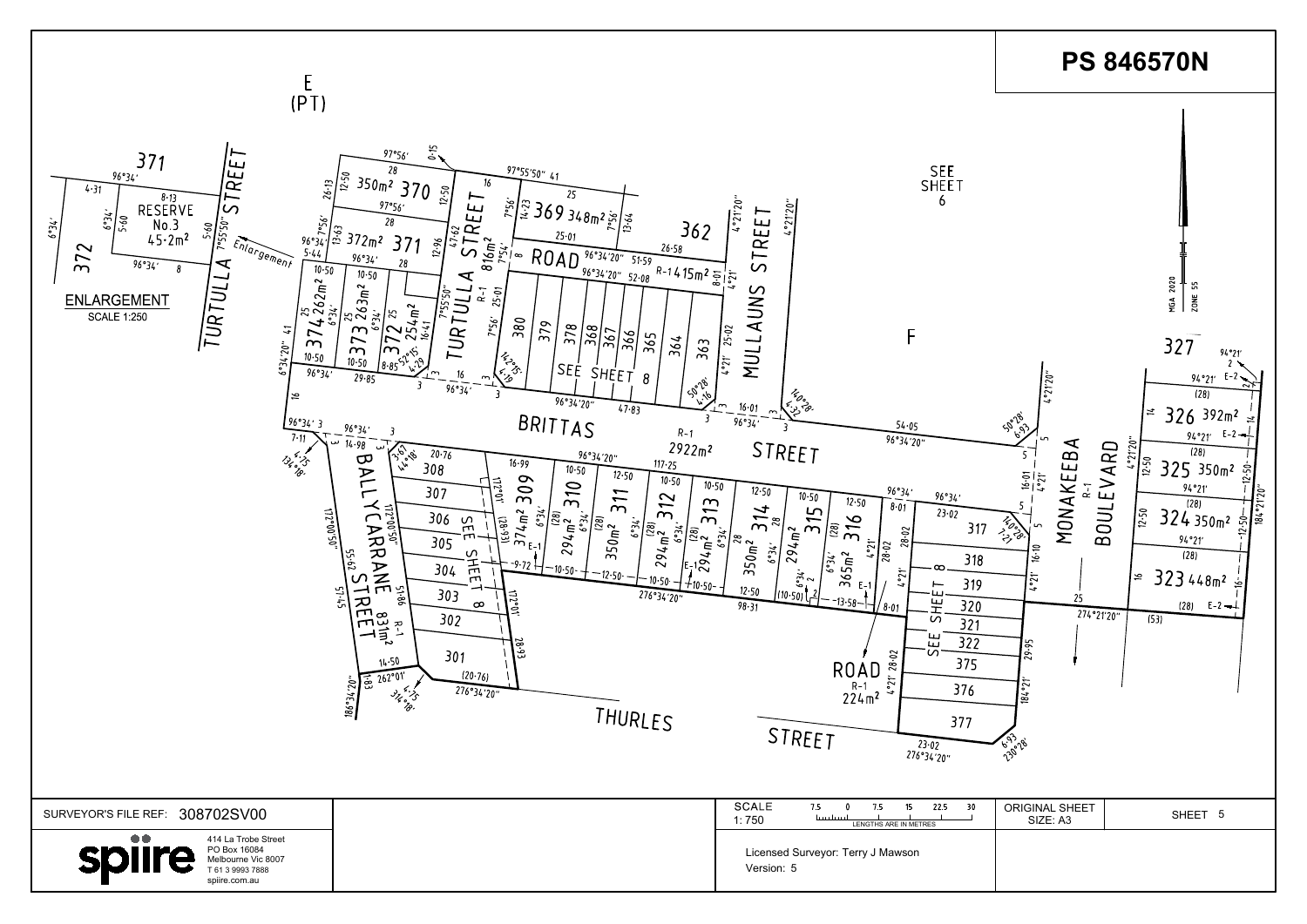| 25.02<br>$\frac{1}{2}$<br>50°28'<br><sup>14</sup> 0°<br><0°<br>16.01<br>96°34'<br>BRITTAS <sup>R-1</sup><br>STREET<br>312<br>313<br>314<br>315<br>316 | 50°28'<br>54.05<br>96°34'20"<br>$\frac{16.01}{10.91}$<br>96°34'<br>96°34'<br>8.01<br>SEE SHEET 5<br>317<br>$\frac{1}{2}$ $\left(\frac{1}{2}\right)$<br>Ln. | 28<br>$\frac{1}{2.50}$<br>328 350m2 의<br>94°21'<br>327<br>28<br>(12.50)<br>$\frac{12.50}{2}$<br>94°21'<br>350 <sub>m</sub><br>$E-2$<br>94°21'<br>ヘト<br>(28)<br>326 |
|-------------------------------------------------------------------------------------------------------------------------------------------------------|------------------------------------------------------------------------------------------------------------------------------------------------------------|--------------------------------------------------------------------------------------------------------------------------------------------------------------------|
| SURVEYOR'S FILE REF: 308702SV00                                                                                                                       | <b>SCALE</b><br>7.5<br>22.5<br>7.5<br>15<br>30<br>ليستلبسنا<br>1:750<br>LENGTHS ARE IN METRES                                                              | <b>ORIGINAL SHEET</b><br>SHEET 6<br>SIZE: A3                                                                                                                       |
| $\bullet\bullet$<br>414 La Trobe Street<br>PO Box 16084<br>Melbourne Vic 8007<br>T 61 3 9993 7888<br>spiire.com.au                                    | Licensed Surveyor: Terry J Mawson<br>Version: 5                                                                                                            |                                                                                                                                                                    |

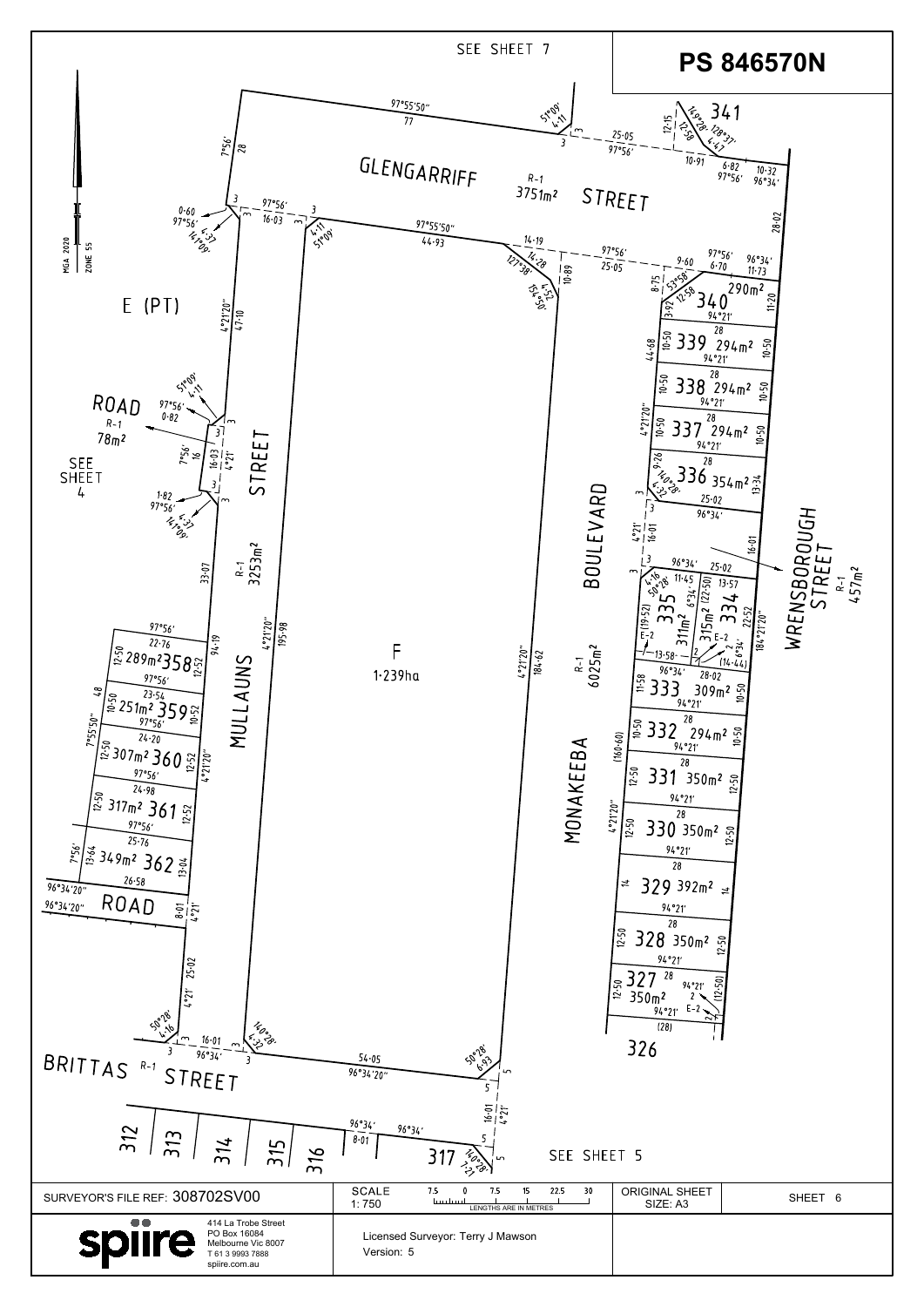| 97°56'<br>0.60<br>16.03<br>97°56'<br>$\sim$<br><b>1.1100</b><br>ڊن <sup>ء</sup> ُ پر <i>نا</i><br>روح<br>AUNS<br><b>REE</b><br>57<br>NUI | $\sim$ , $\sqrt{2}$<br>97°55'50"<br>14.19<br>44.93<br>97°56'<br>25.05<br>$\frac{1}{10.89}$<br>8.75<br>المبلج المجموعة<br>المبلغ<br>المريض<br>$\bf \alpha$<br>MONAKEEB,<br>BOULE VARI<br>⋖<br>SEE SHEET 6 | 28.02<br>97°56'<br>96°34'<br>9.60<br>$6 - 70$<br>$11 - 73$<br>i 4 U |
|------------------------------------------------------------------------------------------------------------------------------------------|----------------------------------------------------------------------------------------------------------------------------------------------------------------------------------------------------------|---------------------------------------------------------------------|
| SURVEYOR'S FILE REF: 308702SV00                                                                                                          | <b>SCALE</b><br>7.5<br>22.5<br>30<br>15<br>7.5<br>ليسلسينا<br>1:750<br>LENGTHS ARE IN METRES                                                                                                             | <b>ORIGINAL SHEET</b><br>SHEET 7<br>SIZE: A3                        |
| $\bullet\bullet$<br>414 La Trobe Street<br>PO Box 16084<br>spiire<br>Melbourne Vic 8007<br>T 61 3 9993 7888<br>spiire.com.au             | Licensed Surveyor: Terry J Mawson<br>Version: 5                                                                                                                                                          |                                                                     |

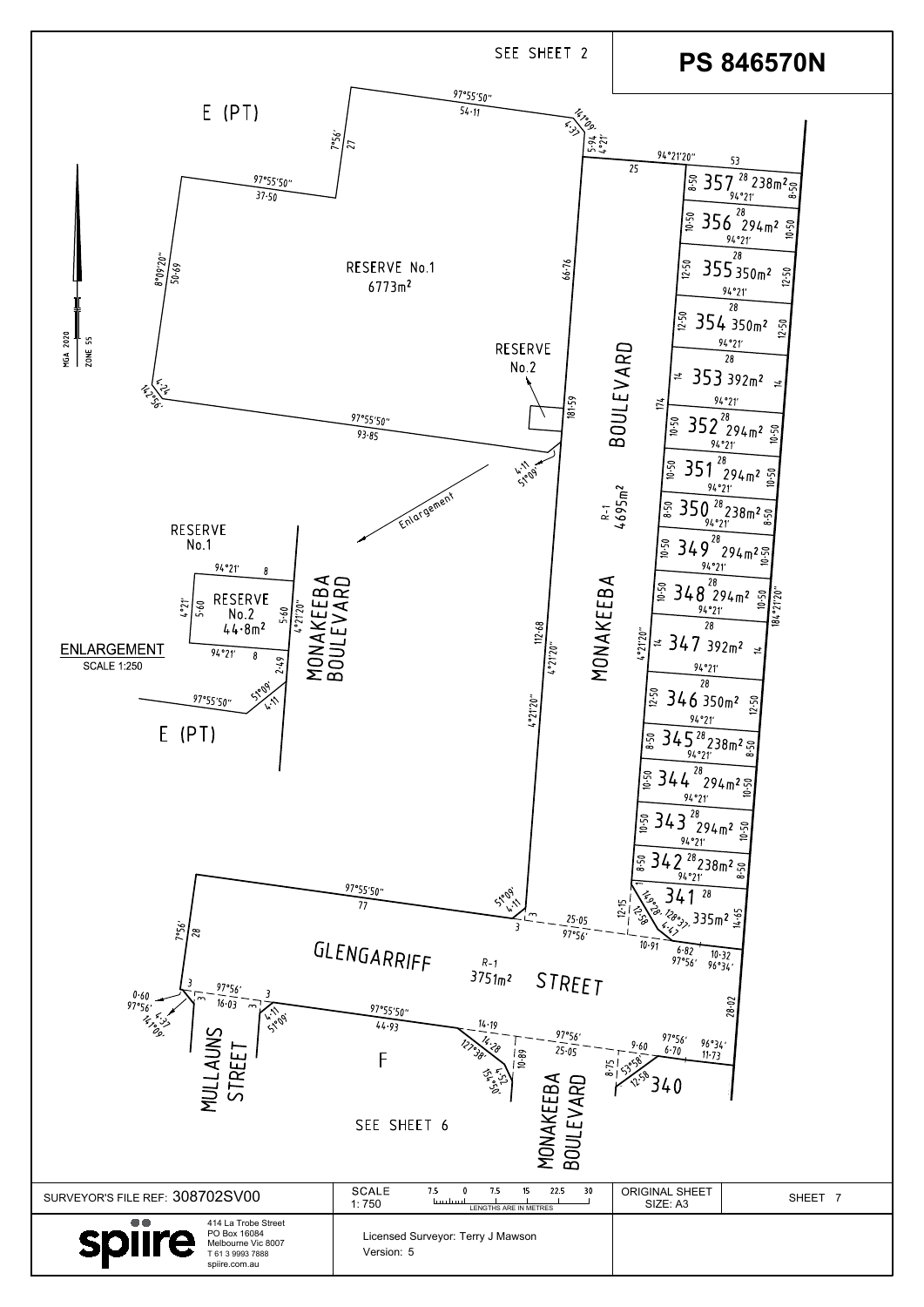| 305<br>چ<br>306<br>E-2<br>ە.<br>ش<br>ا <del>آءِ</del><br>-آهي، <sup>96</sup> °34<br>96°34<br>$E-1$<br>2.07<br>في ا<br>$E-1$<br>$E-1$<br>304<br>276°34'20"<br>$\frac{11}{2}$<br><b>ENLARGEMENT ^</b><br><b>SCALE 1:100</b> |                                                                           |                                   |         |
|---------------------------------------------------------------------------------------------------------------------------------------------------------------------------------------------------------------------------|---------------------------------------------------------------------------|-----------------------------------|---------|
| SURVEYOR'S FILE REF: 308702SV00                                                                                                                                                                                           | <b>SCALE</b><br>12<br>16<br>بيبيا يبينا<br>1:400<br>LENGTHS ARE IN METRES | <b>ORIGINAL SHEET</b><br>SIZE: A3 | SHEET 8 |
| $\bullet\bullet$<br>414 La Trobe Street<br>PO Box 16084<br>spiire<br>Melbourne Vic 8007<br>T 61 3 9993 7888<br>spiire.com.au                                                                                              | Licensed Surveyor: Terry J Mawson<br>Version: 5                           |                                   |         |

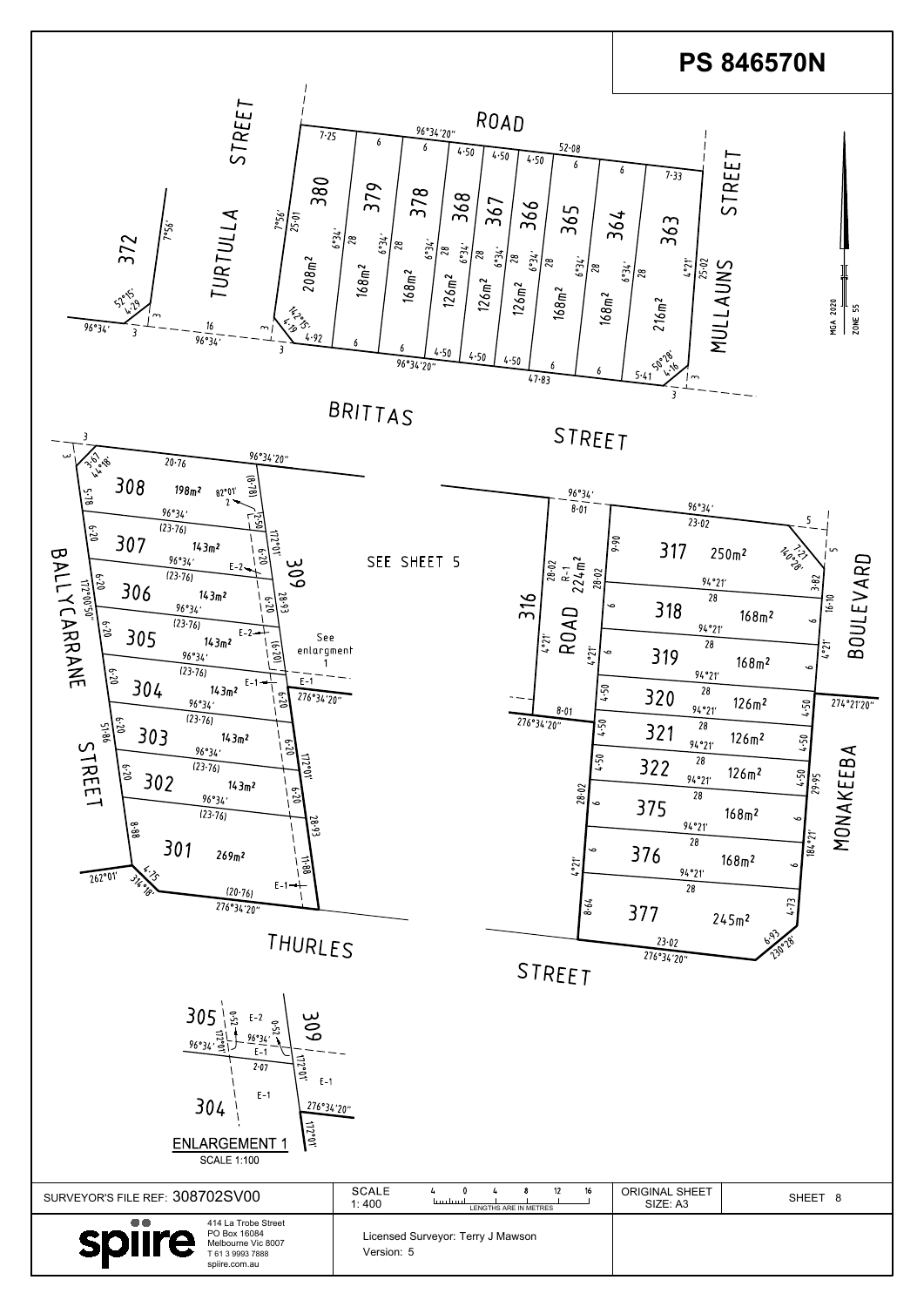| SURVEYOR'S FILE REF: 308702SV00                                                                                              |                                                 | <b>ORIGINAL SHEET</b><br>SIZE: A3 | SHEET <sub>9</sub> |
|------------------------------------------------------------------------------------------------------------------------------|-------------------------------------------------|-----------------------------------|--------------------|
| $\bullet\bullet$<br>414 La Trobe Street<br>PO Box 16084<br>spiire<br>Melbourne Vic 8007<br>T 61 3 9993 7888<br>spiire.com.au | Licensed Surveyor: Terry J Mawson<br>Version: 5 |                                   |                    |

|               |                           |                                                                                                                                                                                                   |                                        |                                       |                         | <b>PS 846570N</b>                                                                                                                                                                                                                                                                                                                                                                                                                                                        |
|---------------|---------------------------|---------------------------------------------------------------------------------------------------------------------------------------------------------------------------------------------------|----------------------------------------|---------------------------------------|-------------------------|--------------------------------------------------------------------------------------------------------------------------------------------------------------------------------------------------------------------------------------------------------------------------------------------------------------------------------------------------------------------------------------------------------------------------------------------------------------------------|
|               |                           |                                                                                                                                                                                                   |                                        |                                       |                         |                                                                                                                                                                                                                                                                                                                                                                                                                                                                          |
|               |                           |                                                                                                                                                                                                   |                                        | <b>CREATION OF RESTRICTION A</b>      |                         | The following restriction is to be created upon registration of Plan of Subdivision No. PS 846570N (Plan of Subdivision) by way of a restrictive covenant                                                                                                                                                                                                                                                                                                                |
|               |                           | and as a restriction as defined in the Subdivision Act 1988.<br>TABLE OF LAND BURDENED AND LAND BENEFITED :                                                                                       |                                        |                                       |                         |                                                                                                                                                                                                                                                                                                                                                                                                                                                                          |
|               | Burdened Lot No.<br>301   | <b>Benefited Lots</b><br>302                                                                                                                                                                      | Burdened Lot No. Benefited Lots<br>328 | 327, 329                              | Burdened Lot No.<br>355 | <b>Benefited Lots</b><br>354, 356                                                                                                                                                                                                                                                                                                                                                                                                                                        |
|               | 302<br>303<br>304         | 301, 303<br>302, 304<br>303, 305, 309                                                                                                                                                             | 329<br>330<br>331                      | 328, 330<br>329, 331<br>330, 332      | 356<br>357<br>358       | 355, 357<br>356<br>359                                                                                                                                                                                                                                                                                                                                                                                                                                                   |
|               | 305<br>306<br>307         | 304, 306, 309<br>305, 307, 309<br>306, 308, 309                                                                                                                                                   | 332<br>333<br>334                      | 331, 333<br>332, 334, 335<br>333, 335 | 359<br>360<br>361       | 358, 360<br>359, 361<br>360, 362                                                                                                                                                                                                                                                                                                                                                                                                                                         |
|               | 308<br>309<br>310         | 307, 309<br>304, 305, 306, 307, 308, 310<br>309, 311                                                                                                                                              | 335<br>336<br>337                      | 333, 334<br>337<br>336, 338           | 362<br>363<br>364       | 361, 369<br>364<br>363, 365                                                                                                                                                                                                                                                                                                                                                                                                                                              |
|               | 311<br>312<br>313         | 310, 312<br>311, 313<br>312, 314                                                                                                                                                                  | 338<br>339<br>340                      | 337, 339<br>338, 340<br>339           | 365<br>366<br>367       | 364, 366<br>365, 367<br>366, 368                                                                                                                                                                                                                                                                                                                                                                                                                                         |
|               | 314<br>315<br>316         | 313, 315<br>314, 316<br>315                                                                                                                                                                       | 341<br>342<br>343                      | 342<br>341, 343<br>342, 344           | 368<br>369<br>370       | 367, 378<br>362<br>371                                                                                                                                                                                                                                                                                                                                                                                                                                                   |
|               | 317<br>318<br>319         | 318<br>317, 319<br>318, 320                                                                                                                                                                       | 344<br>345<br>346                      | 343, 345<br>344, 346<br>345, 347      | 371<br>372<br>373       | 370, 372, 373, 374<br>371, 373<br>371, 372, 374                                                                                                                                                                                                                                                                                                                                                                                                                          |
|               | 320<br>321<br>322         | 319, 321<br>320, 322<br>321, 375                                                                                                                                                                  | 347<br>348<br>349                      | 346, 348<br>347, 349<br>348, 350      | 374<br>375<br>376       | 371, 373<br>322, 376<br>375, 377                                                                                                                                                                                                                                                                                                                                                                                                                                         |
|               | 323<br>324<br>325         | 324<br>323, 325<br>324, 326                                                                                                                                                                       | 350<br>351<br>352                      | 349, 351<br>350, 352<br>351, 353      | 377<br>378<br>379       | 376<br>368, 379<br>380, 378                                                                                                                                                                                                                                                                                                                                                                                                                                              |
|               | 326<br>327                | 325, 327<br>326, 328                                                                                                                                                                              | 353<br>354                             | 352, 354<br>353, 355                  | 380                     | 379                                                                                                                                                                                                                                                                                                                                                                                                                                                                      |
|               |                           | DESCRIPTION OF RESTRICTION                                                                                                                                                                        |                                        |                                       |                         | Except with the written consent of each and every registered proprietor of a benefiting Lot on the Plan of Subdivision the registered proprietor or proprietors                                                                                                                                                                                                                                                                                                          |
|               | Design Guidelines and MCP | for the time being of any burdened Lot on the Plan of Subdivision shall not:                                                                                                                      |                                        |                                       |                         |                                                                                                                                                                                                                                                                                                                                                                                                                                                                          |
|               |                           |                                                                                                                                                                                                   |                                        |                                       |                         | (a) build or allow to be built on Lots 301, 308, 317, 335, 336, 340, 341, 363, 372, 377 and 380 a two or more storey dwelling unless there are no blank<br>walls wider than 3.0 metres in the design of the upper level façade facing the side street and the upper level façade facing the side street provides a<br>moderate level of interest to the exterior of the building. The moderate level of visual interest must be achieved by two or more of the following |
| (i)           |                           | articulation techniques;                                                                                                                                                                          |                                        |                                       |                         | a regular pattern of window placement across each upper level providing an eye-level view through the window facing the public realm; and/or                                                                                                                                                                                                                                                                                                                             |
| (ii)<br>(iii) |                           | vertical or horizontal changes of plane to express the floor levels, such as projecting or recessing the upper levels; and/or<br>contrasting materials, colours and finishes to the ground level. |                                        |                                       |                         |                                                                                                                                                                                                                                                                                                                                                                                                                                                                          |
| (b)           |                           |                                                                                                                                                                                                   |                                        |                                       |                         | build or allow to be built on Lots 318 to 322, 375, 376, 364 to 368, 378 and 379 (all inclusive) the second storey wall or higher wall of a dwelling,                                                                                                                                                                                                                                                                                                                    |
|               |                           | of the area of the wall in glazing at each floor level and that glazing must be not less than 50 percent transparent.                                                                             |                                        |                                       |                         | facing a street, at an offset less than 900mm to the ground level wall and the second storey wall or higher wall must not have less than 30 percent                                                                                                                                                                                                                                                                                                                      |
| (c)           |                           | build or allow to be built on a lot a garage with a setback from the street frontage of less than 5 metres.                                                                                       |                                        |                                       |                         |                                                                                                                                                                                                                                                                                                                                                                                                                                                                          |
| (d)           |                           | accordance with the Atticus Estate Design Guidelines prior to the issue of a building permit.                                                                                                     |                                        |                                       |                         | build or allow to be built on the lot any building other than a building that has been approved by the Livv 1285 Donnybrook Road Pty Ltd in                                                                                                                                                                                                                                                                                                                              |
|               |                           | opening wider than 3.50metres.                                                                                                                                                                    |                                        |                                       |                         | build or allow to be built on a Lot, with a width at the front facade of the dwelling of 10metres or less, a garage accessed via the lot frontage with an                                                                                                                                                                                                                                                                                                                |
| (e)           |                           |                                                                                                                                                                                                   |                                        |                                       |                         |                                                                                                                                                                                                                                                                                                                                                                                                                                                                          |
| <b>Expiry</b> |                           |                                                                                                                                                                                                   |                                        |                                       |                         |                                                                                                                                                                                                                                                                                                                                                                                                                                                                          |

- 
- 
- 
- 
- 
- 
- 
-